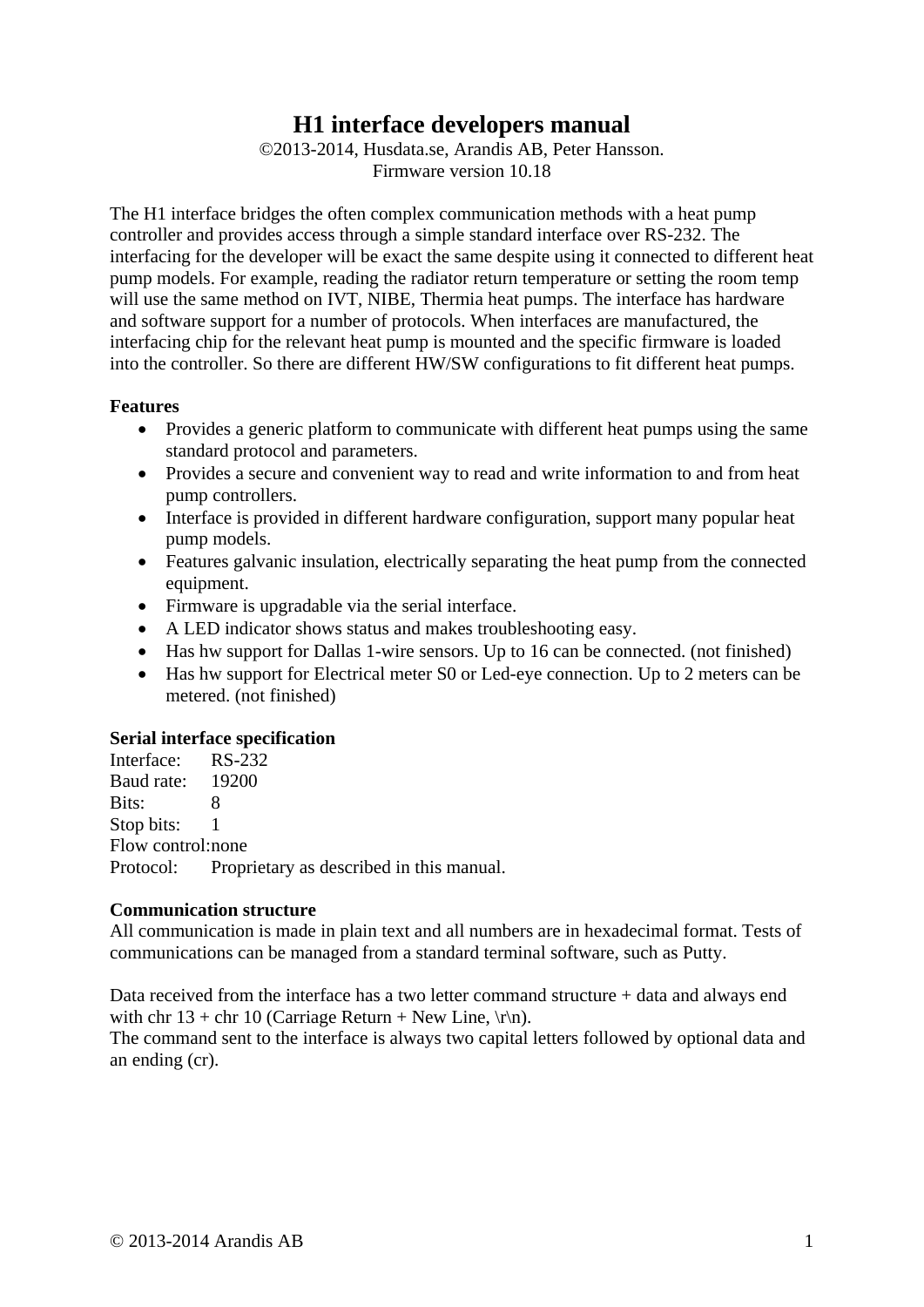When powering up the interface (getting power from the heat pump) it first displays copyright information like below, followed by version information. This information is also shown at reset. You can manually reset the interface by sending the letter "!".

(C)2013-2014 Arandis AB, Pitea Sweden. http://www.husdata.se XV401012

The version information start with XV followed by three hexadecimal bytes.

- 1. Firmware/Interface variant for different heat pump types. Rego600, Rego400, Rego80, Rego1000, NIBE EB100, NIBE Styr2002, Thermia Diplomat, Thermia Villa.
- 2. Version
- 3. Revision

After the this message is displayed, the communication with the heat pump will initialize. It can take up to 30 seconds depending on heat pump model.

The registers on the heat pump is then automatically acquired by the interface and will be output continuously via the serial interface. After all registers are read once, the interface will only output data if something changes. For example if a temperature is changed on a sensor, it will output the new value.

If all values needs to be refreshed the Re-sync command can be called by the command XR.

### **Registers**

The interface firmware has a common set of pre-programmed heat pump registers to be read and written to. These registers are listed at the end of this document.

The register data format is a 2 byte number, ex 0101. The leftmost number (4 bits) representing the data type and the rest is the actual index number. For example on 0001, the left 0 indicating that this is a temperature. 001 indicating the Radiator return sensor index number. And likewise 1A01, 1 is indicating that this is a bool on/off device. and A01 indicating index for the Compressor.

| N <sub>0</sub> | Unit / Data type | <b>Additional info</b> |
|----------------|------------------|------------------------|
| 0              | Degrees          | Divide by 10           |
|                | On/off bool      | $0 \text{ or } 1$      |
| $\overline{2}$ | Number           | Divide by 10           |
| 3              | Percent          | Divide by 10           |
| 4              | Ampere           | Divide by 10           |
| 5              | kWh              | Divide by 10           |
| 6              | Hours            | As is                  |
|                | Minutes          | As is                  |
| 8              | Degree minutes   | As is                  |
| 9              | kw               | As is                  |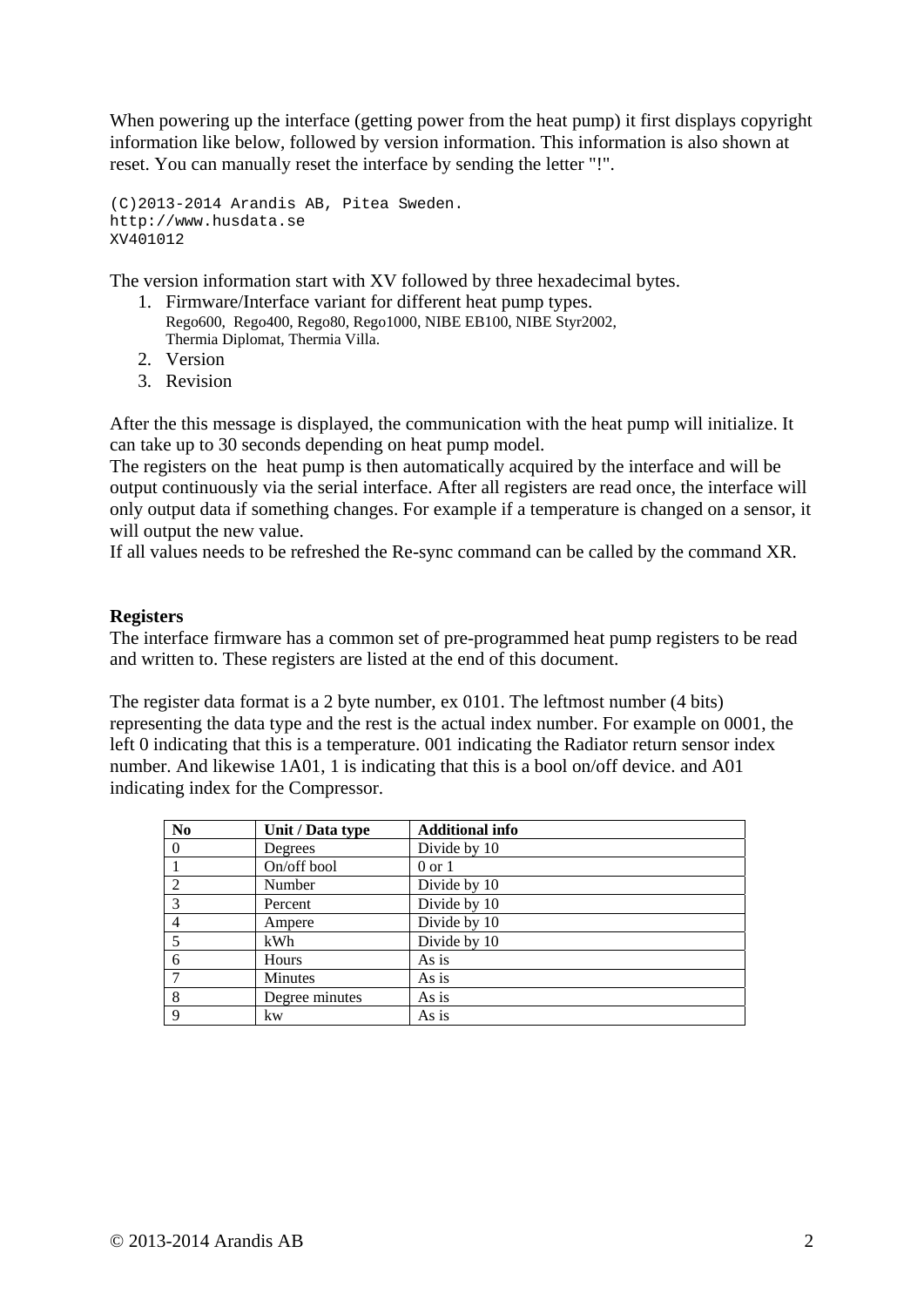There are two types of registers. The "Common" and the "HP-Specfic" registers.

The interface is continuously syncing with the Common registers and will output any change. A Common register consists of sensor information, status of devices (compressor, pumps, valves), a few standard settings and a some other controller parameter such as Degree minutes. The Common registers has a common structure and id's for all heat pump models.

With the "XL" command will get a list of all available registers for to connected heatpump and with the "XP" command you have the option to turn on clear text register names and values shown in decimal. This feature is convenient for test and debug.

The HP-Specific registers will only be read and output if the "XS" command is sent. These registers are unique for every heat pump model. You can set/write to some of the HP-Specific registers using the "XW" command. Please see tables in the end of this document for details.

#### **Example of register data output from the interface**

| XR00010106(cr) | 0x0001=reg Radiator return of temp type (0)<br>$0x0106 = data$ $(0x01*256)+0x06 = 262 = 26.2$ deg C                                                                      |
|----------------|--------------------------------------------------------------------------------------------------------------------------------------------------------------------------|
| XR00030198(cr) | $0x0003$ =req Heat carrier return of temp type $(0)$<br>$0x0198 = data (0x01*256)+0x98 = 408 = 40.8 deg C$                                                               |
| XR0006FFE6(cr) | $0x0001 =$ reg Cold carrier out of temp type $(0)$<br>$0x$ FFE6 and $0x8000$ = true (left most bit set=negative)<br>$0xFFE6 = data$ ((0xFF*256)+0xE9)-65536 = -2.3 deg C |
| XR1A040001(cr) | $0x1A04 =$ req Radiator return of on/off type $(1)$<br>$0x0001 = data$ ON                                                                                                |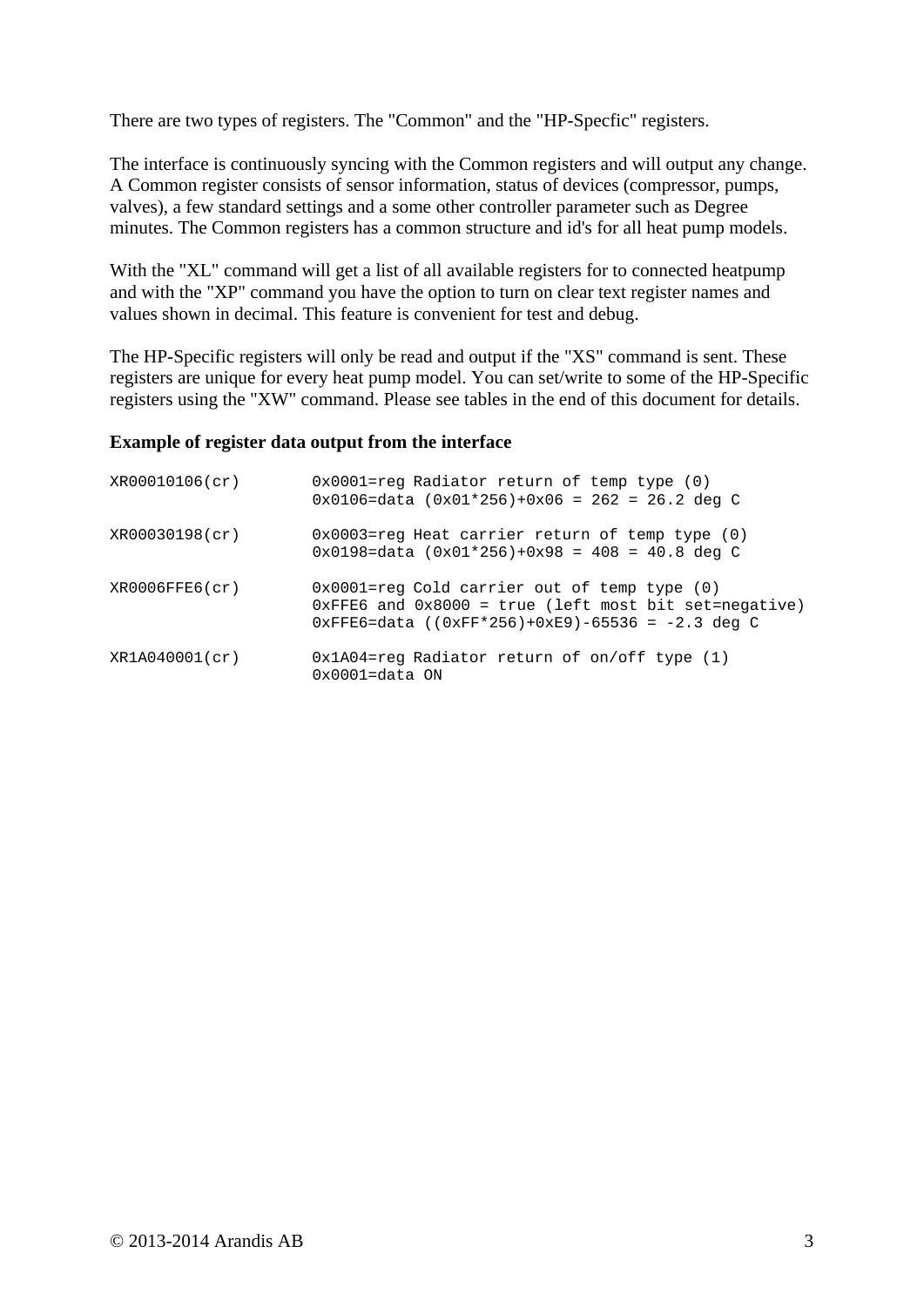## **Commands for the H1 Interface.**

| Data to interface |                                    |                   |
|-------------------|------------------------------------|-------------------|
| Command           | Function                           | Usage example     |
| $XV$ (cr)         | Request version number             | XV010304(cr)      |
| XR(cr)            | Request read and dump of Real-time | XR(cr)            |
|                   | registers                          |                   |
| XS(cr)            | Request read and dump of heat pump | XS(cr)            |
|                   | specific registers                 |                   |
| XWrrrrdddd(cr)    | Set a register value on HP.        | XW010600AA(cr)    |
|                   | rrrr=register, dddd=data.          |                   |
| XL(cr)            | Request list of register names     | XL(cr)            |
| XP(cr)            | Toggle clear text register names   | Warmwater (35.5c) |
|                   | print                              |                   |
| XM                | Enable auto refresh of all         |                   |
|                   | registers every second minute.     |                   |
| XA                | Disable auto read registers and    |                   |
|                   | output change.                     |                   |
| XO                | Enable auto read registers and     |                   |
|                   | output on change.                  |                   |
| XU                | Enable simulator mode. Will output | Only available on |
|                   | random data every second.          | rego600 firmware. |
| RPI(cr)           | Enable Can bus activity printout   | Only rego800/1000 |
|                   |                                    |                   |
| ZEmmhhh(cr)       | Enable S0 counter and reset.       |                   |
|                   | mm=Channel 1 or 2, hhhh=pulses per |                   |
|                   | kWh                                |                   |
| WE(cr)            | Scan for 1-wire temp sensors and   |                   |
|                   | return all ID's                    |                   |
| WR                | Read all 1-wire temp sensors and   |                   |
|                   | dump result.                       |                   |
|                   |                                    |                   |
|                   |                                    |                   |
|                   |                                    |                   |
|                   |                                    |                   |

*Data from interface* 

| Input                                     | Description                       | Usage Example |
|-------------------------------------------|-----------------------------------|---------------|
| XRrrrrdddd(cr)                            | Receive new data from a register. |               |
|                                           | rrrr= Req ID, dddd=data.          |               |
| XV040304                                  | Interface version                 |               |
|                                           |                                   |               |
|                                           |                                   |               |
| $ZWmmhhh$ ( $cr$ )                        | S0 Momentum load. mm=Channel 1    |               |
|                                           | or 2, hhhh=Load in Watt. Updating |               |
|                                           | at every change or sec.           |               |
| $ZKmmhhhh$ ( $cr$ )                       | S0 Accumulated kWh. mm=Channel 1  |               |
|                                           | or 2m hhhh=kWh since last reset.  |               |
| WRxxxxxxx                                 | Return DS temp: x=8 bytes DS-ID,  |               |
|                                           | $pp=00=+$ $FF=-$                  |               |
| XE002                                     | Info. Rego1000 interface was      |               |
|                                           | moved to other Rego version, re-  |               |
|                                           | synchronizing.                    |               |
| XE005                                     | Can bus communication error,      |               |
|                                           | Check cables (Rego 800/100 only)  |               |
| XE006<br>Fatal error identifying Rego1000 |                                   |               |
|                                           | version. Contact Husdata.se       |               |
| XE007                                     | Unsupported Rego800 version       |               |
|                                           | detected, switching to            |               |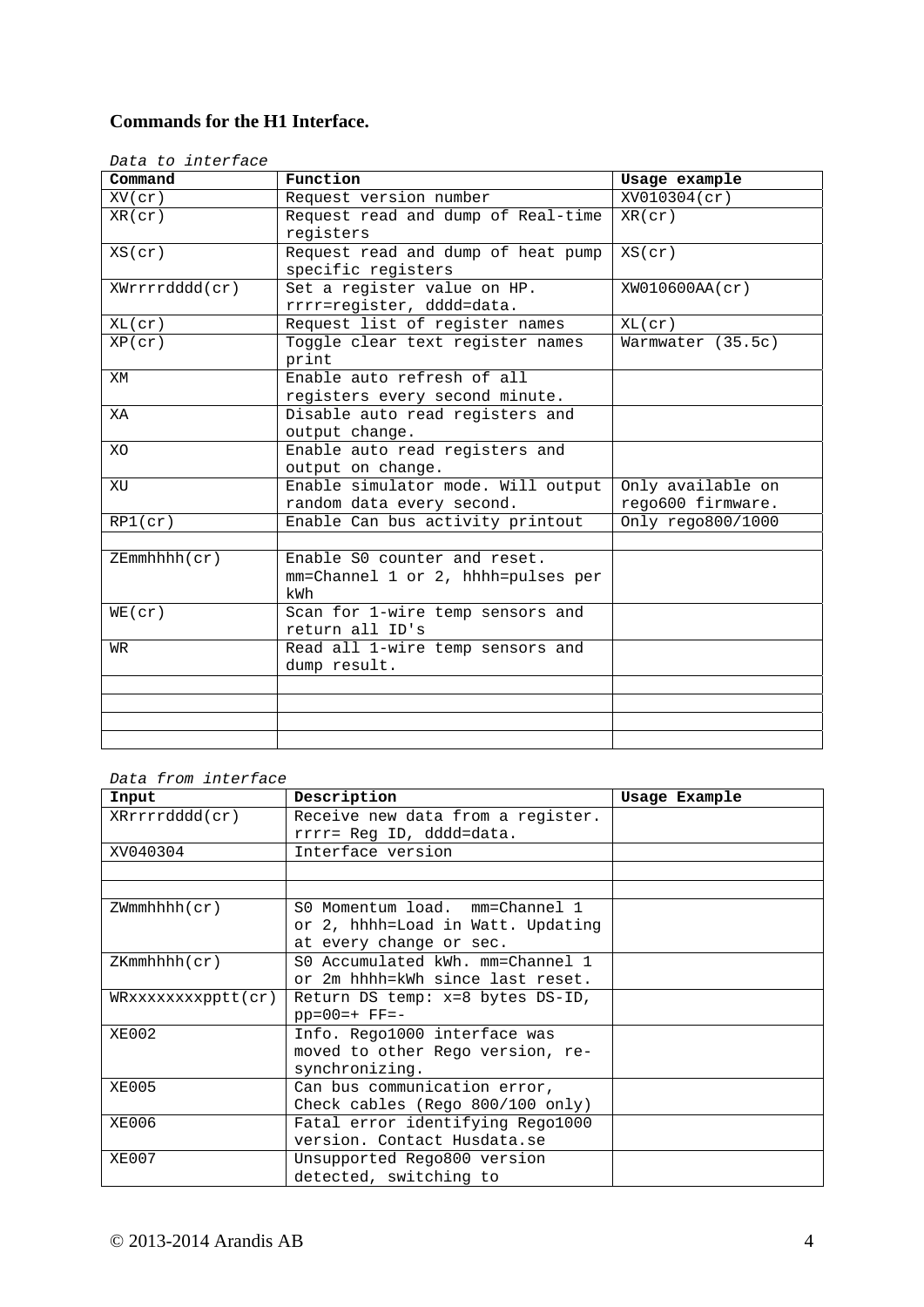| compatibility mode. |  |
|---------------------|--|
|                     |  |
|                     |  |

| <b>Type</b> | <b>SW</b> | <b>HW</b>     | <b>Heat pump models</b>          | <b>Technical</b>   |
|-------------|-----------|---------------|----------------------------------|--------------------|
| A           | 00        | R             | IVT Greenline / Optima 900       | Rego 600 Serial    |
| B           | 05        |               | IVT 490                          | Rego 400 Serial    |
| $\mathbf C$ | 35        | $\mathcal{C}$ | IVT Premiumline X, Optima/290-AW | Rego 800, Can bus  |
| D           | 30        | C             | IVT Greenline HE/HC/HA           | Rego 1000, Can bus |
| E           | 40        | N             | NIBE xx45                        | EB100, RS-485      |
| F           | 50        | N             | NIBE Fighter series              | Styr 2002, RS-485  |
| G           | 60        | D             | Thermia Diplomat series *        | 901510, i2c        |
| H           | 70        | D             | Thermia Villa series *           | 901353, i2c        |
|             |           |               |                                  |                    |

## **Supported heat pump models**

\* Not officially released yet

## **Common registers**

| ID(hex) | Temperatures            | Unit                     | System availability     |
|---------|-------------------------|--------------------------|-------------------------|
| 0001    | Radiator Return         | Degrees                  | <b>ABCDEFG</b>          |
| 0002    | Radiator Forward        | Degrees                  | B<br>G                  |
| 0003    | Heat carrier Return     | Degrees                  | <b>ABCDE</b>            |
| 0004    | Heat carrier Forward    | Degrees                  | ABCDEF                  |
| 0005    | Brine In / Evaporator   | Degrees                  | A CDEFG                 |
| 0006    | Brine Out / Condenser   | Degrees                  | A CDEFG                 |
| 0007    | Outdoor                 | Degrees                  | <b>ABCDEFG</b>          |
| 0008    | Indoor                  | Degrees                  | <b>ABCDEFG</b>          |
| 0009    | Hot water 1 / Top       | Degrees                  | ABCDEFG                 |
| 000A    | Mid<br>Hot water 2 /    | Degrees                  | ABCDEF<br>GT3x on A     |
| 000B    | Hot gas / Compressor    | Degrees                  | <b>ABCDEF</b>           |
| 000C    | Suction gas             | Degrees                  | EF                      |
| 000D    | Liquid flow             | Degrees                  | EF                      |
| 000E    | Air intake              | Degrees                  | A CD                    |
| 000F    | Exhaust air             | Degrees                  | A C E                   |
| 0010    | Air outlet              | Degrees                  | $\mathbf{E}% _{t}$<br>A |
| 0011    | Pool                    | Degrees                  | EF                      |
| 0012    | Pressure tube           | Degrees                  | G                       |
|         |                         |                          |                         |
|         |                         |                          |                         |
| ID      | Other registers         | Unit                     | System availability     |
| 4101    | Load L1                 | Ampere                   | $\operatorname{EF}$     |
| 4102    | Load L2                 | Ampere                   | $\operatorname{EF}$     |
| 4103    | Load L3                 | Ampere                   | EF                      |
| x104    | Add heat status         | kW or %                  | $AD-$ %, $E-kW$         |
| 2105    | Degree minutes/integral | Number                   | EFG                     |
|         |                         |                          |                         |
| 0107    | Heating Setpoint        | Degrees                  | <b>ABCDEFG</b>          |
| 3108    | Compressor speed        | $\,{}^{\circ}\!\!\delta$ | CD                      |
| 3109    | Circ. pump speed        | $^{\circ}$               | G                       |
| 3110    | Brine pump speed        | $\frac{6}{5}$            | G                       |
| 0111    | Hot water Setpoint      | Degrees                  | B D                     |
|         |                         |                          |                         |
| ID      | Settings                | Unit                     |                         |
| 2201    | Operating mode 1        | Number                   | $\mathbf E$             |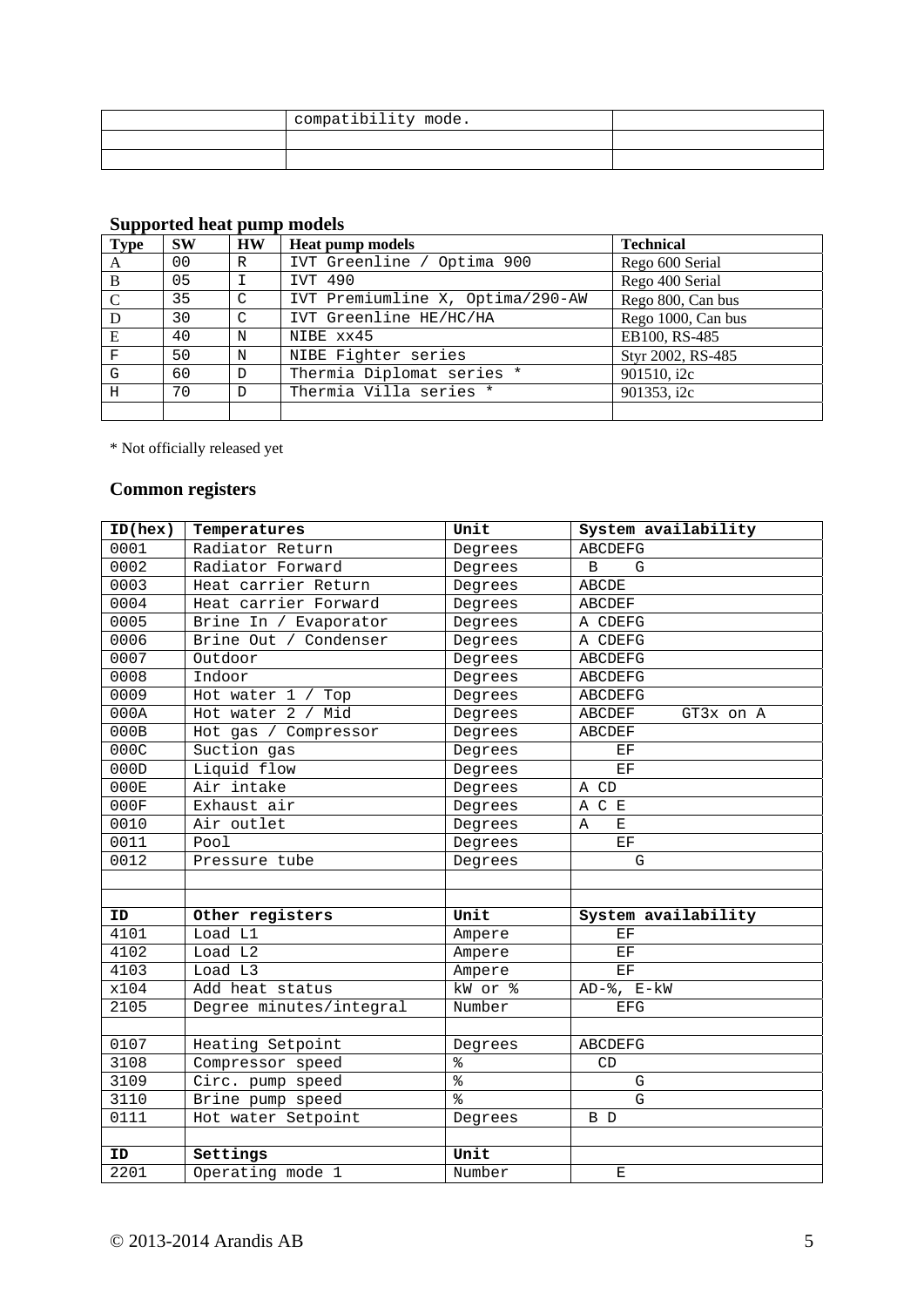| 2202 | Operating mode 2           | Number   |                     |
|------|----------------------------|----------|---------------------|
| 0203 | Room temp target           | Degrees  | A CDEF              |
| 2204 | Room sensor influence      | Number   | A CDEF              |
| x205 | Heat set 1, Curve Left     | Num/Degr | DEF<br>Α            |
| x206 | Heat set 2, Curve Right    | Num/Degr | $\mathbb{D}$        |
| x207 | Heat set 3, Curve Parallel | Num/Degr | A<br>$\mathbf E$    |
|      |                            |          |                     |
| ID   | Status                     | Unit     | System availability |
| 1A01 | Compressor                 | On/Off   | <b>ABCDEFG</b>      |
| 1A02 | Add heat step 1            | On/Off   | AB<br>FG            |
| 1A03 | Add heat step 2            | On/Off   | FG<br>AB            |
| 1A04 | Pump Cold circuit          | On/Off   | A CDEFG             |
| 1A05 | Pump Heat circuit          | On/Off   | A CDEFG             |
| 1A06 | Pump Radiator              | On/Off   | AВ                  |
| 1A07 | Switch valve 1             | On/Off   | A CDEF              |
| 1A08 | Switch valve 2             | On/Off   |                     |
| 1A09 | Fan                        | On/Off   | <b>BCD</b>          |
| 1A0A | High Pressostat            | On/Off   | <b>BCD</b>          |
| 1A0B | Low Pressostat             | On/Off   | <b>BCD</b>          |
| 1A0C | Heating cable              | On/Off   | CD                  |
| 1A0D | Crank shaft heater         | On/Off   | CD                  |
| 1A0E | Shunt open                 | On/Off   | B                   |
| 1A0F | Shunt close                | On/Off   | $\mathbf{B}$        |
| 2A20 | Alarm                      | Number   | <b>ABCDEF</b>       |
|      |                            |          |                     |
|      |                            |          |                     |
|      |                            |          |                     |

# **IVT Rego 1000 specific registers (not implemented yet)**

| ID(hex)     | Settings writable  | Unit   | Min/Max |
|-------------|--------------------|--------|---------|
|             |                    |        |         |
|             |                    |        |         |
| <b>2F00</b> | Program Generation | Number |         |
| <b>2F01</b> | Program Version    | Number |         |
| <b>2F02</b> | Program Revision   | Number |         |
|             |                    |        |         |

## **Rego 800 specific registers**

| ID(hex) | Read only registers                   | Unit    | Min/Max |
|---------|---------------------------------------|---------|---------|
| 0F50    | curve at 20° out<br>Adj.              | Degrees |         |
| 0F51    | curve at 15° out<br>Adj.              | Degrees |         |
| 0F52    | curve at 10° out<br>Adj.              | Degrees |         |
| 0F53    | curve at 5° out<br>Adj.               | Degrees |         |
| 0F54    | curve at $0^{\circ}$ out<br>Adj.      | Degrees |         |
| 0F55    | Adj.<br>curve at $-5^{\circ}$ out     | Degrees |         |
| 0F56    | curve at $-10^{\circ}$ out<br>Adj.    | Degrees |         |
| 0F57    | curve at $-15^{\circ}$<br>Adj.<br>out | Degrees |         |
| 0F58    | curve at $-20^{\circ}$<br>Adj.<br>out | Degrees |         |
| 0F59    | curve at $-25^{\circ}$<br>Adj.<br>out | Degrees |         |
| 0F5A    | curve at $-30^{\circ}$ out<br>Adj.    | Degrees |         |
| 0F5B    | Adj. curve at -35° out                | Degrees |         |
|         |                                       |         |         |
| 0F60    | Additional power                      | Degrees |         |
| 0F61    | GT3 Start temp<br>VV                  | Degrees |         |